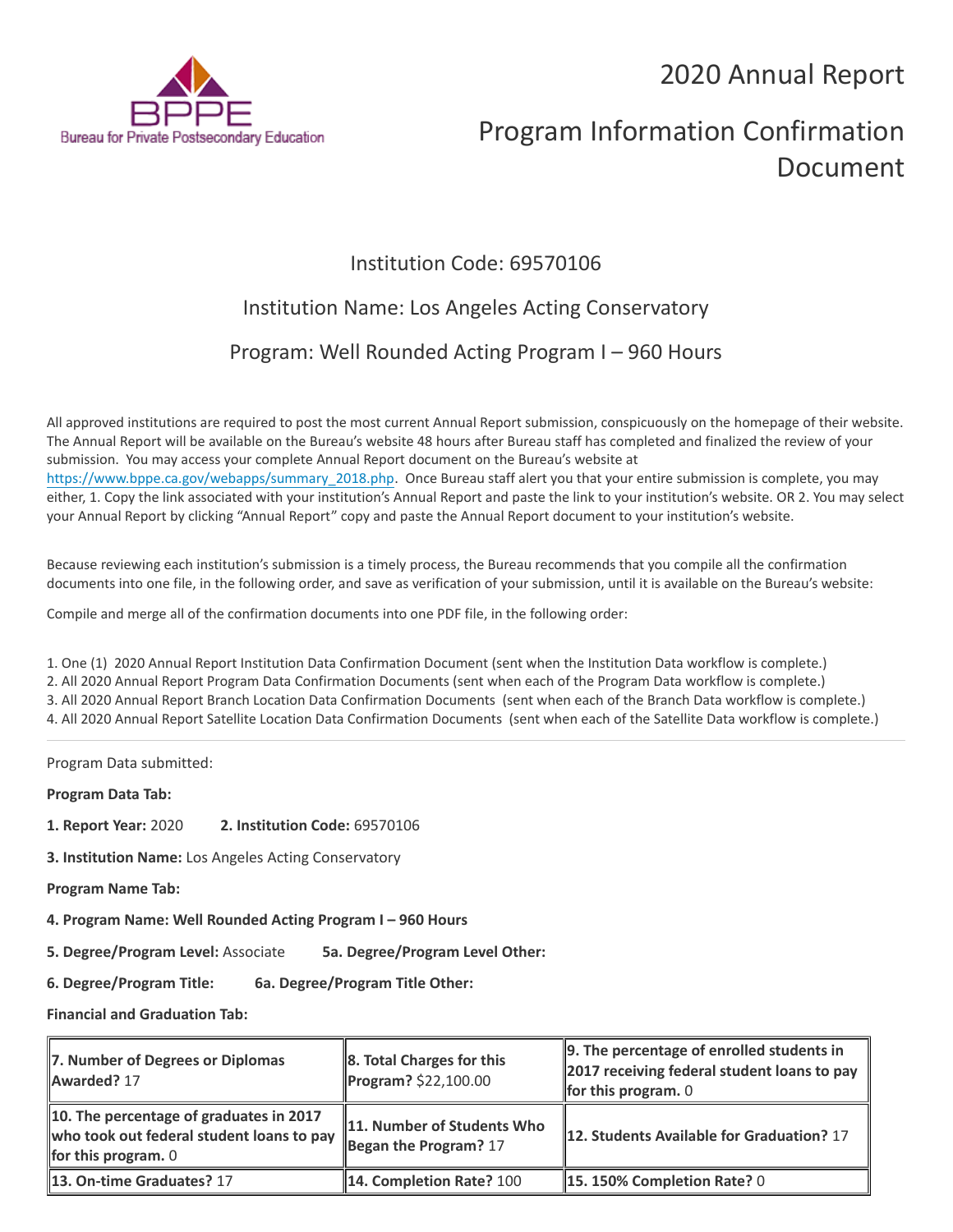### **16. Is the above data taken from the Integrated Postsecondary Education Data System (IPEDS) of the United States Department of Education?** No

### **Placement Data Tab:**

CEC § 94929.5 requires institutions to report placement data for every program that is designed or advertised to lead to a particular career, or advertised or promoted with any claim regarding job placement.

| 17. Graduates Available for<br><b>Employment? 17</b>                                                                                                                  | 18 Graduates Employed in the<br>Field? 17 | 19. Placement<br><b>Rate? 100</b> |  |  |  |
|-----------------------------------------------------------------------------------------------------------------------------------------------------------------------|-------------------------------------------|-----------------------------------|--|--|--|
| 20. Graduates Employed in the field                                                                                                                                   |                                           |                                   |  |  |  |
| $\vert$ 20a. 20 to 29 hours per week? 15                                                                                                                              | 20b. At least 30 hours per week? 2        |                                   |  |  |  |
| 21. Indicate the number of graduates employed                                                                                                                         |                                           |                                   |  |  |  |
| $\vert$ 21a. In a single position in the field of study: 4<br>21b. Concurrent aggregated positions in the field of<br>study: 0                                        |                                           |                                   |  |  |  |
| 21c. Freelance/self-employed: 15<br>21d. By the institution or an employer owned by the institution, or<br>an employer who shares ownership with the institution: $0$ |                                           |                                   |  |  |  |

#### **Exam Passage Rate Tab:**

5 CCR §74112(j) requires the institution to collect the exam passage data directly from its graduates if the exam passage data is not available from the licensing agency.

**22. Does this educational program lead to an occupation that requires State licensing?** No

#### **22a. Do graduates have the option or requirement for more than one type of State licensing exam?**

 **Option/Requirement #1: Option/Requirement #2: Option/Requirement #3: Option/Requirement #4:**

**Exam Passage Rate - Year 1 Tab:**

**23. Name of the State licensing entity that licenses the field:** No

**24. Name of Exam?**

| 25. Number of Graduates Taking | 26. Number Who Passed the | 27. Number Who Failed the | $\ 28.$ Passage |
|--------------------------------|---------------------------|---------------------------|-----------------|
| <b>State Exam?</b>             | <b>State Exam?</b>        | <b>State Exam?</b>        | Rate?           |

**29. Is This Data from the State Licensing Agency that Administered the Exam? 29a. Name of Agency:**

**30. If the response to #29 is "No", provide a description of the process used for Attempting to Contact Students.**

**Exam Passage Rate - Year 2 Tab:**

**31. Name of the State licensing entity that licenses the field:**

**32. Name of Exam?**

| 33. Number of Graduates Taking | 34. Number Who Passed the | <b>35. Number Who Failed the</b> | $\parallel$ 36. Passage |
|--------------------------------|---------------------------|----------------------------------|-------------------------|
| <b>State Exam?</b>             | <b>State Exam?</b>        | <b>State Exam?</b>               | $\parallel$ Rate?       |

**37. Is This Data from the State Licensing Agency that Administered the Exam? 37a. Name of Agency:**

**38. If the response to #37 is "No", provide a description of the process used for Attempting to Contact Students.** 

**Salary Data Tab:**